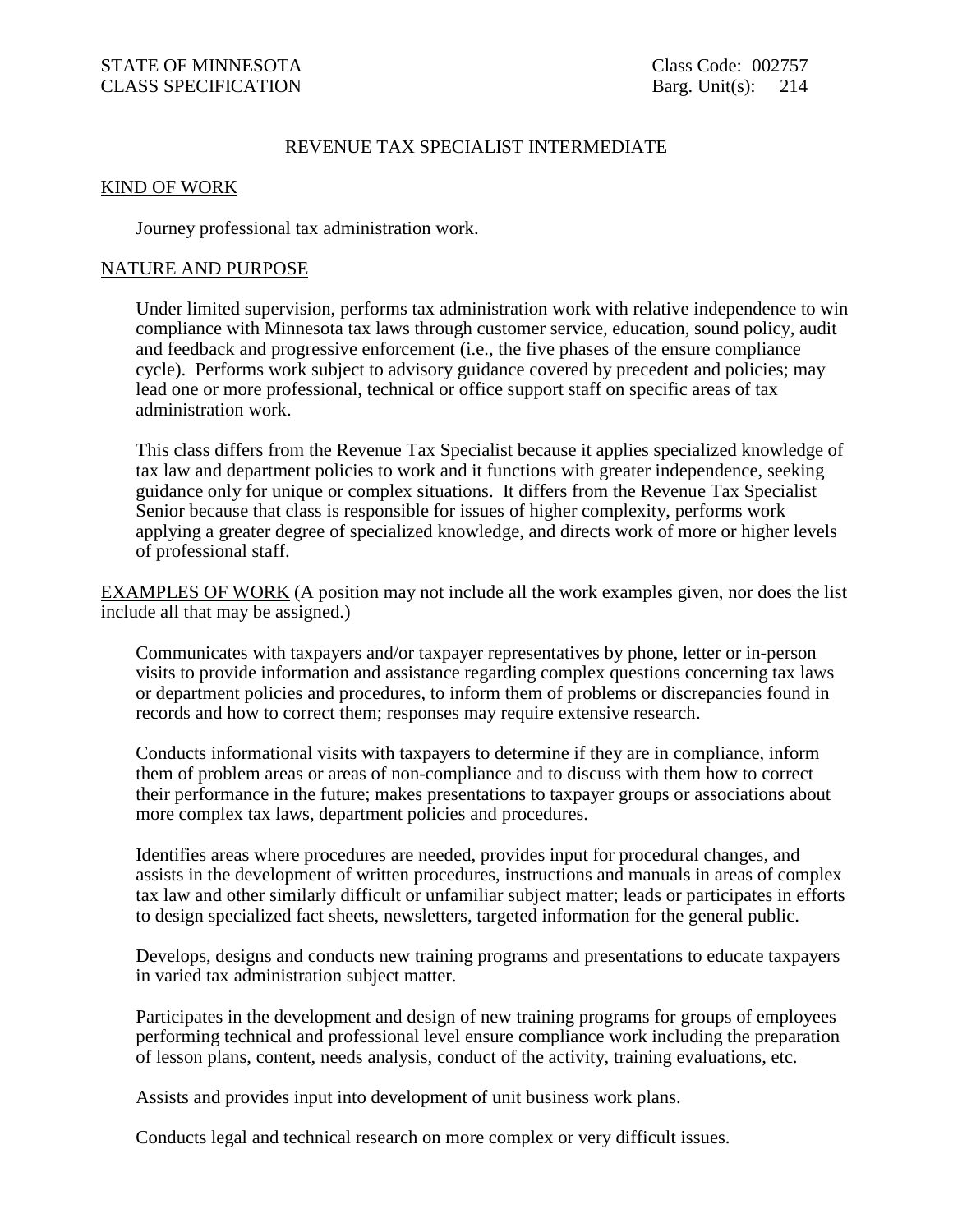Revenue Tax Specialist Intermediate Class Specification Page 2

> Reports problems taxpayers have with regards to tax law, rules, procedures, legal policy, administrative, quality or performance issues; researches and recommends solutions.

 Reviews, evaluates and proposes improvements and other changes to established or proposed procedures, instructions and manuals and department processing systems.

Participates as an active member of various tax policy teams.

 Independently conducts office tax liability audits involving multiple issues by applying appropriate law, policy and procedures, to determine proper tax liability.

 Independently conducts on-site tax liability audits involving relatively complex tax issues; may serve as "auditor-in-charge" of such audits with another junior tax specialist assigned to participate on the audit.

Develops, monitors and follows up on self-audits.

 Performs nexus determination investigations of complex businesses and assists in investigation of more complex businesses.

Responds to less complex single issue appeals of individual tax change notices.

Performs less complex residency determinations and has limited knowledge of allocation rules for income of individuals; assists in more complex residency investigations.

 Performs minor third party investigations by use of routine third party investigations, obtaining bank and credit statements.

Verifies and processes routine claims for refund.

 Lead non-filer projects; makes personal contact with non-registered, non-filing persons to obtain registration, filing and payment of taxes due.

 Develops, designs and conducts new training programs and presentations to educate taxpayers in varied tax administration subject matter.

Investigates leads for detection of non-compliant taxpayers.

Assists AG staff with case presentation, participates in hearing procedures.

Performs initial analysis and research to determine criminal case potential.

May assist with civil enforcement actions such as seizures and inspections.

Creates and maintains audit templates.

Creates, maintains and updates databases.